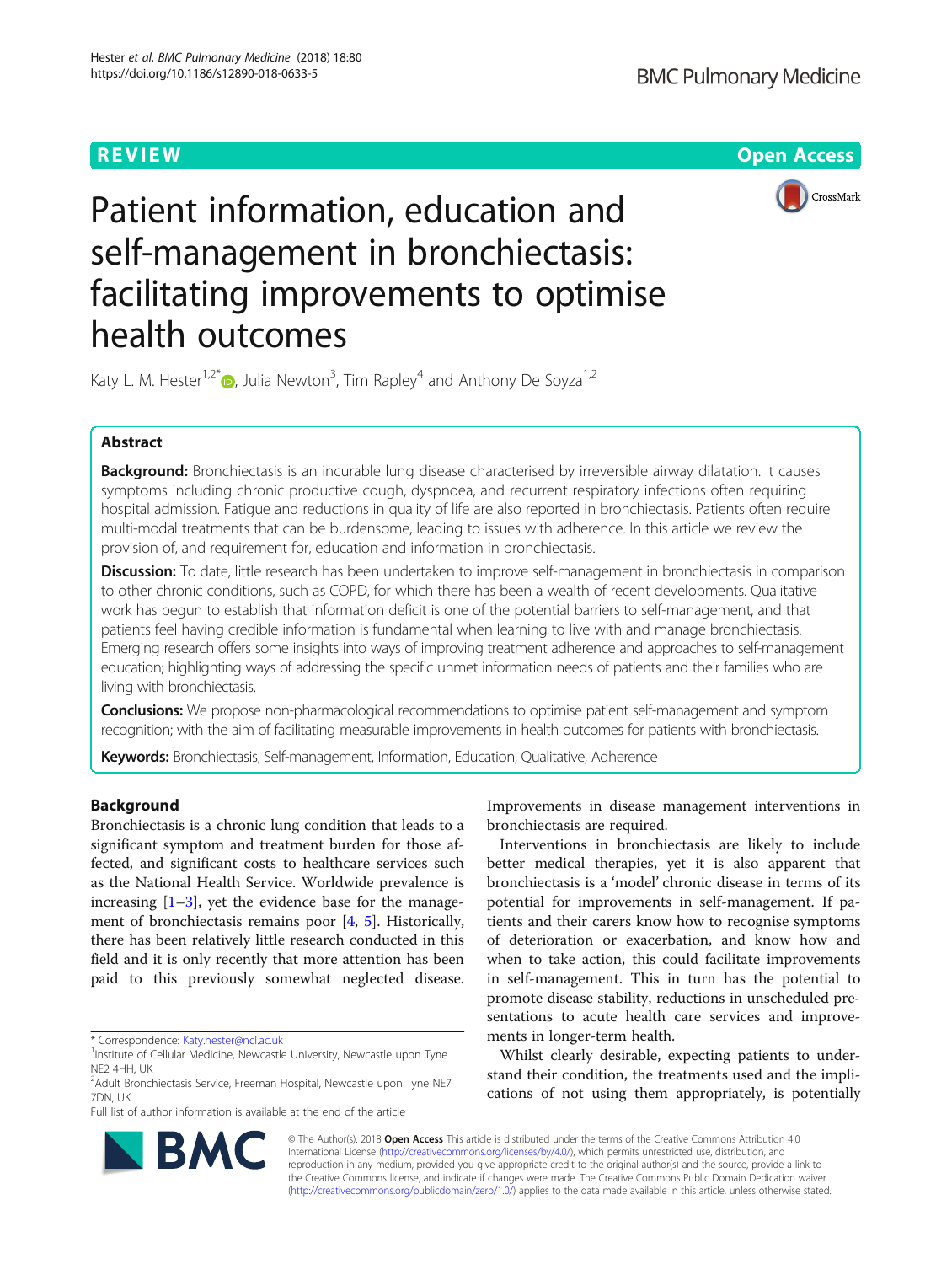challenging. Prior work has demonstrated that patients with bronchiectasis feel more confident with their treatments when they have received information about them in a specialist clinic  $[6]$  $[6]$ . Not every patient with bronchiectasis, however, has access to such information or specialist expertise. Despite recommendations for education and personalised management plans for patients with bronchiectasis [\[4](#page-6-0), [7\]](#page-6-0), there remains a lack of information material openly available to patients when compared to other chronic medical and respiratory conditions. For example, patients with chronic obstructive pulmonary disease (COPD) have a number of available resources  $[8-12]$  $[8-12]$  $[8-12]$  $[8-12]$ . In order to facilitate self-care, patients need to have accurate and accessible information about their condition, enabling them to recognise and respond to triggers appropriately and understand how their use of self-management could potentially alter their prognosis. Suitable education could lead to a level of selfmanagement that results in clinically and biologically important endpoints in bronchiectasis. In this article we review the need for education and information in bronchiectasis and its current provision. We discuss options for future improvements in resource development to facilitate much needed improvements in health outcomes.

# The burden of bronchiectasis: symptoms, prevalence and treatments

Bronchiectasis leads to symptoms of breathlessness, cough and a chronic infective syndrome and consequently, a poorer quality of life [[13](#page-7-0), [14](#page-7-0)] and clinically significant fatigue [[15,](#page-7-0) [16](#page-7-0)]. Patients often have recurrent infective exacerbations, some of which result in costly hospital admissions. Patients with bronchiectasis are at an increased risk of anxiety and depression [[17](#page-7-0)–[19](#page-7-0)]. In cystic fibrosis, depression and anxiety rates are higher than in the general population, and therefore annual screening is recommended [\[20,](#page-7-0) [21\]](#page-7-0). Given the potential for such psychological distress to impact upon adherence and disease management, annual screening in bronchiectasis could also be of benefit. New data has additionally shown a greater risk of coronary heart disease and stroke in patients with bronchiectasis [\[22](#page-7-0)]. Multiple comorbidities are common in bronchiectasis [[23\]](#page-7-0). The burden of disease for patients and carers is clearly significant.

The burden of bronchiectasis for healthcare services is also significant. Recently, UK data reported a prevalence of between 43.4/100,000 in those aged 18–30 and 1239.  $7/100,000$  in those aged  $70-79$  [[1\]](#page-6-0). There is further evidence that prevalence is increasing worldwide [[2](#page-6-0), [3](#page-6-0)]. Additionally, HRCT imaging studies report that up to 50% of patients with COPD have co-existent bronchiectasis [[24](#page-7-0), [25](#page-7-0)] and it has been proposed that COPD and bronchiectasis can co-exist as 'bronchiectasis COPD overlap syndrome' (BCOS) [\[26](#page-7-0)]. With approximately 1,000,000 patients with a diagnosis of COPD in the UK alone, [\[27\]](#page-7-0) there is potential for the rise in prevalence of both bronchiectasis and BCOS to continue.

Bronchiectasis mortality rates have been reported in the UK as twice that of the general population  $[1]$  $[1]$ , approximately 50% higher than that of uncomplicated COPD (calculated at 3% per annum) and are increasing [[28,](#page-7-0) [29\]](#page-7-0). The presence of BCOS also leads to higher mortality rates [[30](#page-7-0)–[32\]](#page-7-0). Prognosis varies in bronchiectasis, with a study of 91 patients finding that the primary cause of death was usually respiratory, with survival rates of 91% at 4 years and 68.3% at 12.3 years [\[33\]](#page-7-0). The same study found factors such as chronic infection with Pseudomonas aeruginosa increase mortality. Two severity scores have been recently developed for use in bronchiectasis: the bronchiectasis severity index (BSI) [[34](#page-7-0)] and the FACED score [[35](#page-7-0)]. Although both predict mortality, the BSI is also predictive of severe exacerbations, hospital admissions and quality of life [\[36](#page-7-0), [37\]](#page-7-0). Infective exacerbations lead to significant morbidity in bronchiectasis. The British Thoracic Society (BTS) national bronchiectasis audit reported that 38% of patients had three or more exacerbations per year [[38\]](#page-7-0). Within cohorts of patients across Europe, reported average exacerbation rates have been from 1 to 4 per year [[36](#page-7-0), [39](#page-7-0)]. This is also consistent with American data on the increasing burden of bronchiectasis [\[40](#page-7-0)].

Earlier UK data also emphasised the burden of bronchiectasis, uncertainties in aetiology and lack of evidence for the treatments that are often used  $[41]$  $[41]$ . Although there are guidelines for investigation, diagnosis and management of bronchiectasis produced by the BTS, there is no cure for bronchiectasis and many therapies are empiric and not evidence based [[4\]](#page-6-0). Bronchiectasis differs from some chronic diseases in both its periods of exacerbation and the role patients may play in managing these. In bronchiectasis, correct, timely recognition of exacerbation symptoms and prompt, appropriate management of infections could lead to increased disease stability. Failure to commence antibiotics promptly could result in a more severe exacerbation of bronchiectasis, potentially requiring hospital admission. This would lead to significant additional healthcare costs, and a much greater physical, psychological and social impact on patients and their families. Conversely, inappropriate and excessive antibiotic use can lead to antibiotic resistance. This could also have problematic repercussions in terms of response to future treatments and consequently longer-term health outcomes. Facilitating patients' understanding and ability to self-manage is therefore extremely important.

With some exceptions, treatments are broadly similar regardless of the aetiology of bronchiectasis, but specific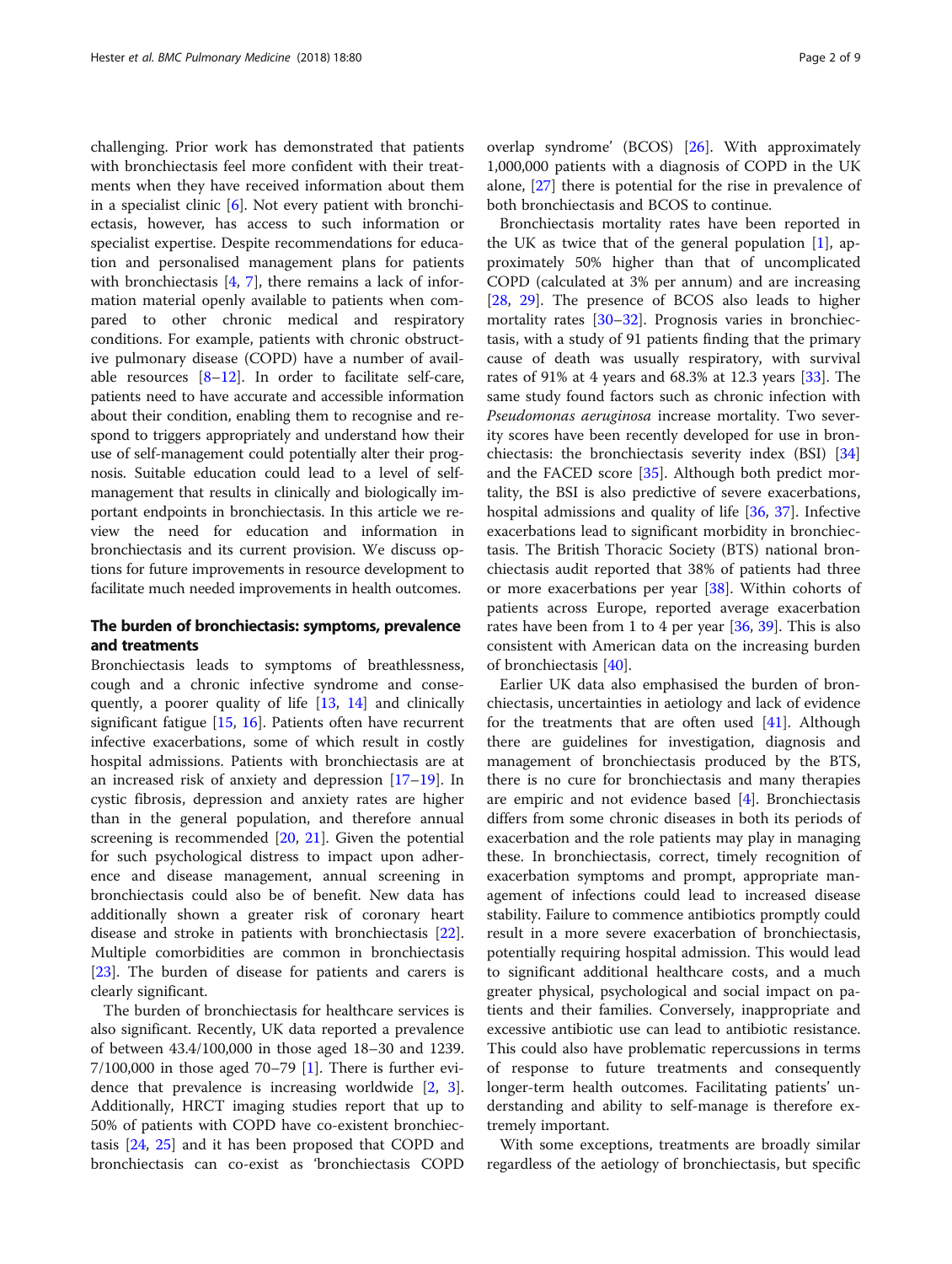treatment plans are tailored to the individual. These can range from no regular treatments at all, to daily use of nebulised therapies in conjunction with physiotherapy, inhalers and oral medications that collectively can be significantly complex and time-consuming for patients and their families. There is evidence that adhering to inhaled antibiotics decreases exacerbation rate and that poor adherence is associated with poorer outcomes [[42](#page-7-0), [43\]](#page-7-0). Understanding the importance of a variety of treatments can be problematic for patients and their families and suitable information and education is required to encourage adherence to mutually agreed treatment plans. Importantly, it is known that those with more frequent exacerbations suffer not only the physical effects, but also a reduction in quality of life [\[14\]](#page-7-0). Measuring how the psychological impacts and co-morbidities of bronchiectasis affect treatment adherence and selfmanagement behaviours is a key challenge.

# Current provision of information for patients with bronchiectasis

The education of patients with bronchiectasis is recommended; including explanations of the disease, recognition and importance of exacerbations, treatment approaches and a personal management plan [[4,](#page-6-0) [7](#page-6-0)]. Although patients with bronchiectasis gain information through discussion with their clinician, there is relatively little additional information available to them in comparison to the number of resources available for other chronic conditions such as COPD or Cystic Fibrosis. When searching online for information about bronchiectasis, there are resources available. Some are produced by governmental bodies (e.g. the UK National Health Service (NHS) and the US National Institutes of Health), others by health information providers, and by hospitals and charitable organisations [[44](#page-7-0)–[48](#page-7-0)]. However, in addition to being limited in number when compared to other conditions, many are either very brief, with limited information provided, or are lengthy and potentially overwhelming. There are some resources run by patients which primarily serve as a patient's view or online forum rather than an information resource per se [\[49,](#page-7-0) [50\]](#page-7-0). To date there are no high quality trials nor systematic reviews of such information provision in bronchiectasis, as conducted in COPD [\[8](#page-6-0)–[12,](#page-7-0) [51\]](#page-7-0).

A tabulated summary (Table [1](#page-3-0)) shows examples of some of the bronchiectasis information resources that are available online. Determining credibility (affiliation with a well-known lung charity or a national healthcare provider, for example) is a necessary step in the selection process for patients seeking health information [\[52](#page-7-0)]. Despite the available information online, patients and carers with bronchiectasis have reported a lack of trustworthy and user-friendly information and felt they would benefit from credible, multi-format (text, images and video content) resources that they could continue to access outside of a clinic setting [[53\]](#page-7-0). Further identification of the unmet information needs of affected individuals and preferred information formats would enable appropriate resource development. A key priority is to create an accessible, trustworthy resource containing information that users want, rather than information that providers have decided patients should have.

# Provision of information for chronic conditions: General principles and its relationship to selfmanagement

The importance of information provision for patients with long-term conditions and their carers is well recognised. There is longstanding evidence that patients want to access information [\[54](#page-7-0)] and that information can reduce anxiety [\[55\]](#page-7-0) and improve patient outcomes [[56](#page-7-0), [57\]](#page-7-0). Self-management is increasingly recognised as an important part of chronic disease management and is recommended by the World Health Organisation (WHO) [\[58\]](#page-7-0). Information provision is key to facilitating self-care [[59](#page-7-0)] and inadequacies in information provision are a potential reason for people managing their health poorly [[60\]](#page-7-0). Information provision therefore plays an important role in supporting active participation in care and remains a priority area of health research for all chronic conditions.

Arguably, however, information alone does not always translate into behavioural change [[61\]](#page-7-0). Providing patients with a simple factsheet about their condition is unlikely to result in any major tangible benefits. In a review of the role of education in asthma, it was recognised that information about asthma should not simply be factual but allow patients to acquire skills [[62](#page-7-0)]. It is preferable to teach patients about their asthma treatments and inflammation rather than the structure and function of the lungs, for example [\[63\]](#page-7-0). Theoretical constructs and behavioural change techniques beyond information delivery are important to consider in development of any intervention that aims to produce changes in behaviour  $[64, 65]$  $[64, 65]$  $[64, 65]$  $[64, 65]$ . Framing information, by establishing what is relevant to the patient group, and how it could be delivered in order to achieve the desired effects is therefore essential. For example, video demonstrations or instructions on how to perform certain tasks in bronchiectasis management such as chest clearance has been identified by patients as a priority [[53\]](#page-7-0). This provision of instruction and demonstration of behaviours is in keeping with social-cognitive theory [\[66](#page-7-0)]. Information on behaviour-health links and consequences of actions or inactions, would be in keeping with an information-motivation-behavioural skills model [\[67](#page-7-0)]. Information is an intervention, the production of which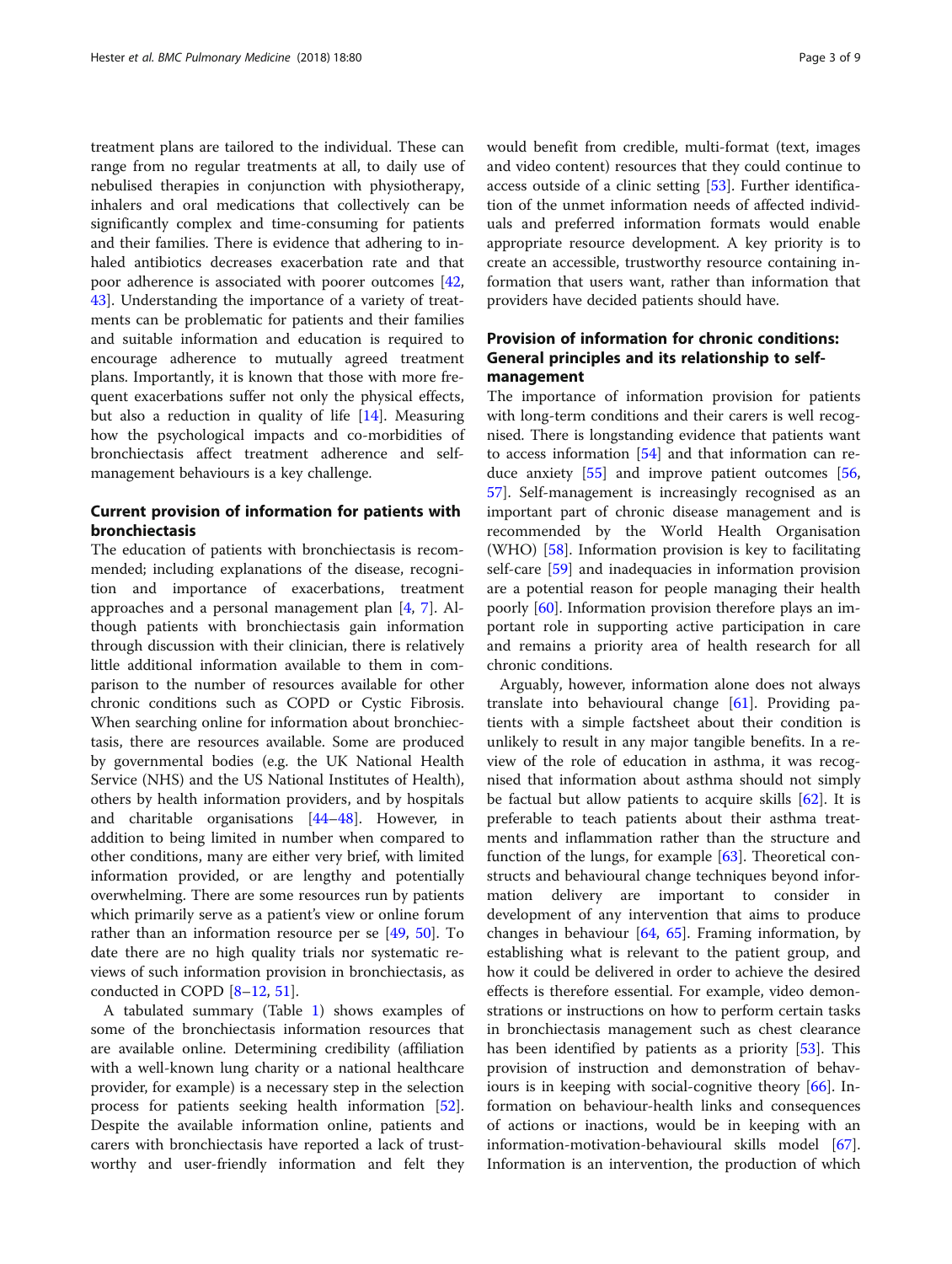<span id="page-3-0"></span>

| Resource                                                             | Provider                                                                                                                                                                  | Description                                                                                                                                                                                                                                                                                                                               | User Co-production                                                                | provider, academic<br>healthcare service<br>organisation or<br>Recognised<br>charity? | Information<br>in video<br>format? |
|----------------------------------------------------------------------|---------------------------------------------------------------------------------------------------------------------------------------------------------------------------|-------------------------------------------------------------------------------------------------------------------------------------------------------------------------------------------------------------------------------------------------------------------------------------------------------------------------------------------|-----------------------------------------------------------------------------------|---------------------------------------------------------------------------------------|------------------------------------|
| www.bronchiectasis.me                                                | team and patients and carers based at Newcastle<br>Produced by a multidisciplinary bronchiectasis<br>University and Newcastle upon Tyne Hospitals<br>NHS Foundation Trust | information in text (13,000 words. Sub-sectioned so small,<br>Content and format based upon findings of qualitative<br>relevant portions of information visible at a time) plus<br>images and multiple videos. Option to download PDF.<br>research with patients and carers. Comprehensive<br>Updated and available open access June 2017 | upon prior research.<br>Yes. Co-produced<br>with patients and<br>carers and based | Yes                                                                                   | Yes                                |
| www.bronchiectasis.scot.nhs.uk/<br>http://                           | NHS Lothian and input from patients with<br>bronchiectasis                                                                                                                | Online information with input from patients (Approximately<br>3000 words plus written patient stories). Option to<br>download PDF brochure. Last updated Jan 2015.                                                                                                                                                                        | during development.<br>Yes. User input                                            | Yes                                                                                   | $\geq$                             |
| https://www.blf.org.uk/support-<br>for-you/bronchiectasis            | €<br>British Lung Foundation (BL                                                                                                                                          | Online and booklet version available. Previously quite brief<br>June 2017 to include more comprehensive information in<br>keeping with the resources used in the BRIEF study [108].<br>information about bronchiectasis (900 words). Revised                                                                                              | User reviewers                                                                    | Yes                                                                                   | $\gtrsim$                          |
| Bronchiectasis/Pages/Diagnosis.aspx<br>http://www.nhs.uk/Conditions/ | U.K. National Health Service                                                                                                                                              | Online information (3600 words). Lots of text on the page<br>to scroll through plus extra items alongside. Last updated<br>2015                                                                                                                                                                                                           | Not specified                                                                     | Yes                                                                                   | $\stackrel{\circ}{\geq}$           |
| http://patient.info/health/<br>bronchiectasis-leaflet                | Patient (patient and professional information<br>provider)                                                                                                                | Online text. Multiple adverts alongside. Includes discussion<br>forum. Last Updated 2014                                                                                                                                                                                                                                                  | Not specified                                                                     | $\stackrel{\circ}{\geq}$                                                              | $\stackrel{\circ}{\geq}$           |
| www.bronchiectasishelp.org.uk/<br>http://                            | Written by a patient with bronchiectasis                                                                                                                                  | Patient's perspective with input from professionals. Not<br>text-heavy. No Adverts.                                                                                                                                                                                                                                                       | Yes                                                                               | $\geq$                                                                                | $\gtrsim$                          |
| health/health-topics/topics/brn<br>https://www.nhlbi.nih.gov/        | National Heart Lung and Blood Institute (USA)                                                                                                                             | Well organised sections. High volume of information and<br>text (4500 words). No Adverts. Last updated 2014                                                                                                                                                                                                                               | Not specified                                                                     | Yes                                                                                   | $\geq$                             |
| http://www.bronchiectasis.info/                                      | Run by patients with bronchiectasis                                                                                                                                       | Discussion forum and online community rather than an<br>information resource.                                                                                                                                                                                                                                                             | Yes                                                                               | $\stackrel{\circ}{\geq}$                                                              | $\stackrel{\circ}{\geq}$           |
| https://en.wikipedia.org/wiki/<br><b>Bronchiectasis</b>              | Wikipedia                                                                                                                                                                 | Text and images. Last edited April 2017                                                                                                                                                                                                                                                                                                   | Not specified                                                                     | $\frac{1}{2}$                                                                         | $\frac{1}{2}$                      |
| https://medlineplus.gov/ency/<br>article/000144.htm                  | US National Library of Medicine                                                                                                                                           | Concise information (570 words). Last updated April 2017.                                                                                                                                                                                                                                                                                 | Not specified                                                                     | Yes                                                                                   | $\stackrel{\circ}{\geq}$           |
|                                                                      | British Medical Journal                                                                                                                                                   | format, no pictorial content. Last updated October 2015.<br>Concise information (1200 words) no adverts. All text                                                                                                                                                                                                                         | Not specified                                                                     | Yes                                                                                   | $\geq$                             |
|                                                                      | answers with consultant and physiotherapist.<br>BLF online presentation and question and                                                                                  | YouTube video of presentation slides and audio. Patient<br>questions and answers. Published 2012.                                                                                                                                                                                                                                         | Not specified                                                                     | Yes                                                                                   | Yes                                |
| http://www.webmd.boots.com/<br>a-to-z-guides/bronchiectasis          | Last reviewed<br>Boots, Pharmacy/WebMD.<br><b>July 2015.</b>                                                                                                              | Online text information (1300 words). Lots of adverts on<br>the page. Last updated July 2015.                                                                                                                                                                                                                                             | Not specified                                                                     | No <sup>(*)</sup>                                                                     | $\frac{1}{2}$                      |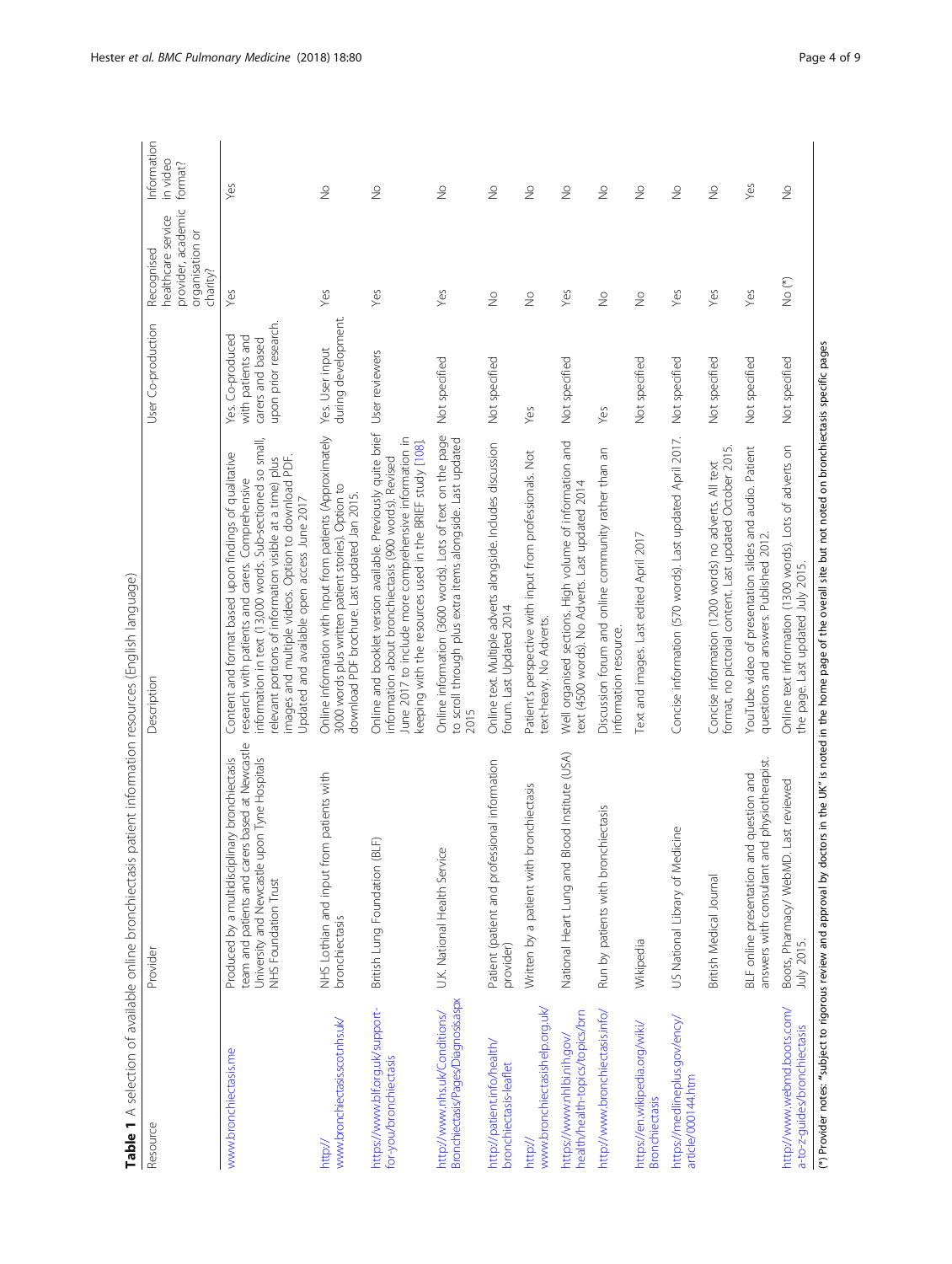is a highly skilled process and ideally resources should be user tested, co-designed and co-produced where pos-sible [\[68](#page-7-0)]. Such an approach should be taken to resource development for bronchiectasis [\[69](#page-7-0)].

Self-management and patient information provision are seemingly inextricably linked. In primary care, selfmanagement has been referred to as 'patients with chronic disease making day to day decisions about their illnesses' [[70\]](#page-7-0) and 'the everyday tasks and activities that a person living with a chronic condition needs to carry out' [\[71](#page-8-0)]. The aim in supporting self-management is to allow patients to gain not only the knowledge but also the confidence and relevant skills to manage their condition; promoting patient 'activation' [\[72](#page-8-0), [73\]](#page-8-0). An important concept embedded within this is self-efficacy: the confidence that one can carry out a behaviour necessary to achieve a desired goal  $[66]$  $[66]$  $[66]$ . Using self-efficacy as a measurable outcome, however, is not without flaws, as was shown when trialling the expert patient programme (EPP) [[74](#page-8-0)–[76](#page-8-0)]. The EPP was initially developed for patients with arthritis and designed to enhance disease specific information rather than replace it, as the programme is generic in nature. Although these studies found improvements in symptom control, pain and hospitalisations as well as gains in self-efficacy, there are some criticisms of the EPP. These include self-efficacy gains not leading to improvements in self-management and not necessarily reducing hospital presentations. Additionally, it has been suggested that participants in EPP studies were not representative of the general population and were possibly better at self-managing than most [[77](#page-8-0)–[79](#page-8-0)]. A UK study using a lay-led EPP  $(n = 629)$ showed an increase in participant self-efficacy and energy, yet no reduction in health care utilisation [\[80\]](#page-8-0).

A number of self-management educational resources have been produced for chronic lung conditions other than bronchiectasis. For example, SPACE for COPD, a six week intervention  $[51]$  $[51]$  $[51]$ . At 6 months, there were gains in disease knowledge, anxiety and performance levels, yet the primary outcome measure of dyspnoea had not improved [\[9](#page-6-0)]. Living Well with COPD [[10](#page-6-0)] is a website with information and videos requiring a password obtained by patients from their physician in order to access the full material. A two year randomised controlled trial conducted in primary care did not show long term benefits over usual care when using measures of self-efficacy and quality of life. The group with access to the living well programme, however, did seem more able to manage their exacerbations [[81\]](#page-8-0). In asthma, a study using an educational programme based on repeated short interventions (face to face sessions at 3 month intervals over 1 year, a personalised action plan and inhaler technique training) saw improvements in asthma control in the intervention group, yet a degree of improvement within the control group was noted too [[82\]](#page-8-0). Cost effectiveness was not examined and although the intervention was brief, it would involve staff time at considerable cost, and there was no provision for patient information needs at other time points.

Systematic reviews of such self-management education in chronic lung disease have also been conducted. A review of eight studies in COPD revealed inconclusive evidence of any benefits [[12\]](#page-7-0). A more recent review and meta-synthesis, however, concluded that selfmanagement education could reduce hospital admissions in COPD, and improve disease knowledge and quality of life. It did not lead to reductions in mortality or smoking rates, nor improve dyspnoea or lung function [[11](#page-7-0)]. A recent systematic review and meta-analysis across different disease areas concluded that self-management interventions can be implemented without a detrimental effect on health outcomes and that they reduce service utilisation [[57](#page-7-0)]. Although the effect sizes were small overall, it is of note that respiratory conditions were amongst the two groups that had the strongest evidence of benefit. In asthma, a Cochrane review reported that selfmanagement education could improve health outcomes only when delivered in conjunction with medical reviews and a written action plan  $[83]$  $[83]$  $[83]$ . In cystic fibrosis, there were too few data to draw firm conclusions about recommendations for self-management [\[84\]](#page-8-0). In addition, a separate review of psychological interventions in cystic fibrosis highlighted that behavioural interventions had some effect in improving nutrition, and decision making tools regarding transplantation improved knowledge and expectations of transplant, yet there remained insufficient evidence overall [[85](#page-8-0)]. A protocol for a systematic review of self-management in non-cystic fibrosis bronchiectasis has recently been published [\[86\]](#page-8-0). Conclusions are likely to be limited, however, reflecting the limited available literature on self-management in bronchiectasis.

# Facilitating self-management in bronchiectasis: Use of information and considerations for resource development

An evidence-based intervention for use in bronchiectasis is still needed. In a study using focus groups, patients with bronchiectasis perceived lack of information and confidence as barriers to self-management and felt that disease specific information would be useful [[87](#page-8-0)]. The use of an EPP as part of a self-management programme for patients with bronchiectasis has also been investigated [\[88](#page-8-0)]. The programme consisted of two group sessions of disease-specific information followed by a standard, generic EPP for six weeks. Improvement was found in six of ten domains of a self-efficacy scale, including managing symptoms and depression. The intervention group, however, also reported more symptoms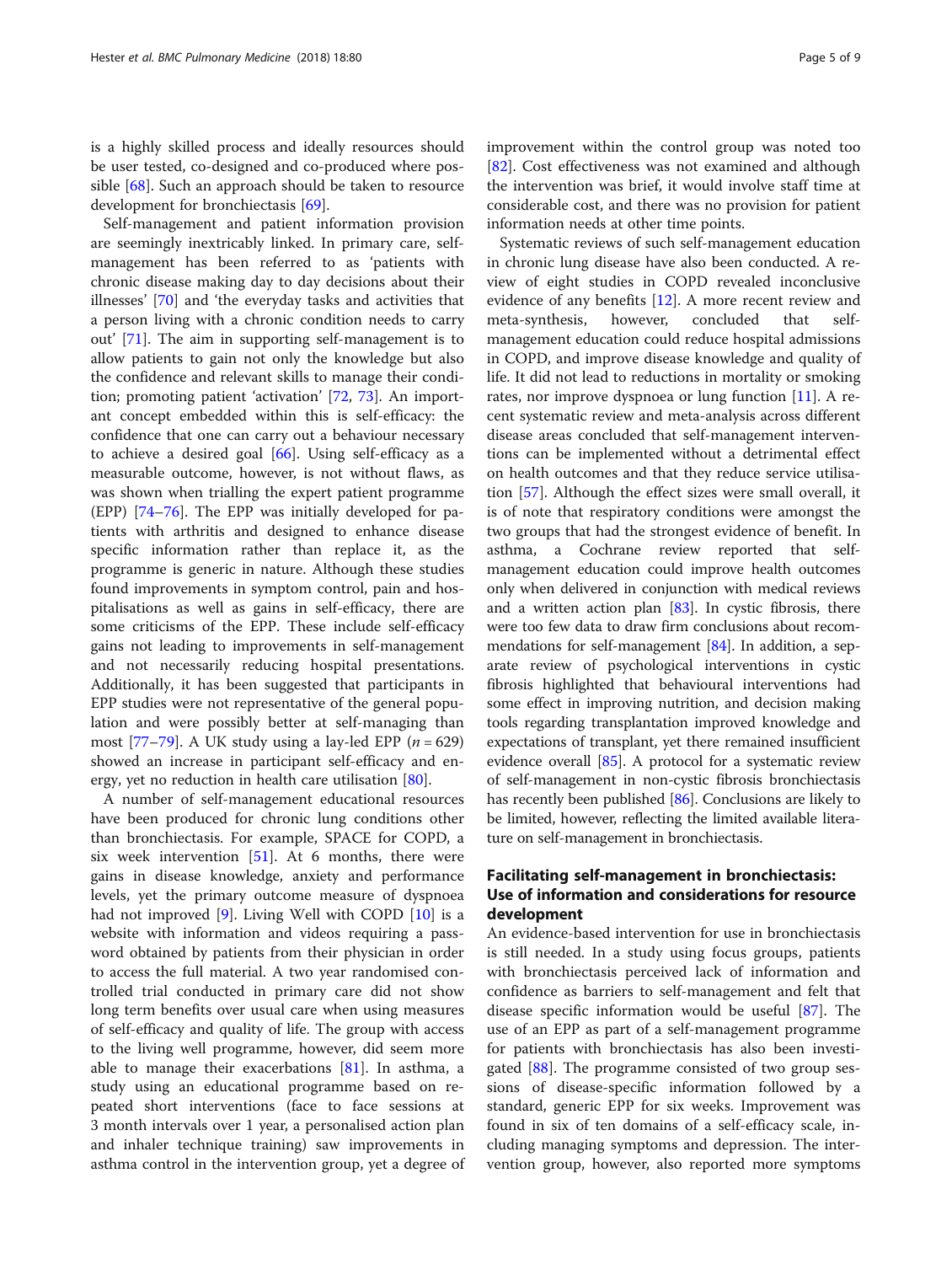and reduced quality of life post intervention. The educational sessions about bronchiectasis were not patientdriven in terms of content or format of delivery, and participants commented that the sessions should be condensed and be attended by physicians. Costs, staffing, time and patient commitment involved with such a course are considerable, making it potentially unfeasible to deliver at scale within a clinical setting. A successful intervention for bronchiectasis would need to meet patients' needs, be easily accessible and be feasibly deliverable on a long-term basis.

Another recent study has taken a different approach to aiding self-management in patients with bronchiectasis, using a novel tool, the Bronchiectasis Empowerment Tool [\[89\]](#page-8-0). The tool consisted of a one page action plan, within a pack containing information and optional notepads. The reported aim of the study was to work alongside existing care in order to improve selfmanagement. At the time of writing the study is closed to recruitment but no published results are available.

In bronchiectasis, self-management includes making decisions surrounding adherence to treatments. Factors predicting adherence to treatments could include beliefs about treatments and burden of treatment [\[90](#page-8-0)]. Based on these findings, a theoretical approach is being used to work towards development of a behaviour change intervention to promote treatment adherence [[91](#page-8-0)]. The need for information was again reported by patients during interviews. Participants thought that having knowledge about bronchiectasis and treatments improved adherence.

There is evidence, in COPD, that gaps in knowledge of health care professionals can impact upon patients' knowledge and understanding of their condition [\[92](#page-8-0)]. This finding may apply to other conditions. Patients who have bronchiectasis may not attend a specialist service, and general physicians may have less disease-specific knowledge than a specialist delivering a bronchiectasis service. In addition, they may not have sufficient exposure to have developed specific expertise in exchanging disease-specific information in a patient-focussed manner. Given this relative lack of exposure to patients who have bronchiectasis, further development of such skills in an area outside a healthcare providers' area of main expertise is likely to be problematic. In exploratory interviews with patients who had bronchiectasis, [[52](#page-7-0)] participants referred to the fact that they had very little information until they started to attend a specialist bronchiectasis clinic. A trustworthy and patient-driven resource would enable both dissemination of good practice and equity of information access amongst the patient group.

Information seeking is another important aspect to consider in developing an understanding of patients' information needs and how such needs are fulfilled. Trust, particularly in relation to online resources, is a

recognised issue [[93,](#page-8-0) [94\]](#page-8-0). Reasons identified for avoiding seeking information in patients with bronchiectasis include not trusting sources, and fear of what they may find [\[52\]](#page-7-0). The potential for information to worsen rather than reduce anxiety has been proposed [[95\]](#page-8-0), and the concept of information avoidance is recognised [\[96](#page-8-0)]. Reviews of health information seeking behaviour have concluded that a better understanding of this concept will enable the provision of better information, and that information should meet patients' individual needs [[95](#page-8-0), [96\]](#page-8-0). Previous work exploring why patients with cancer may not want or seek information about their condition also identified that patients' attitudes and coping strategies can limit their seeking of information [\[97\]](#page-8-0). The importance of identifying the diversity of needs of the patient group in order to tailor resources to suit them rather than assume a 'one size fits all' approach will be effective was additionally highlighted. Having an in depth understanding of the information and education needs of both patients and their families, and how these could be met, in addition to an appreciation of how, why and when patients seek information would appear to be fundamental to the development and execution of novel interventions in bronchiectasis. Understanding these needs across a broad sample of potential users with differing backgrounds, ages and disease severities, for example, is also important. Those with bronchiectasis aetiologies that are associated with additional management challenges or poorer outcomes, for example, non-tuberculous mycobacterium infections, bronchiectasis-COPD overlap syndrome (BCOS) [[26](#page-7-0)] and bronchiectasis rheumatoid arthritis syndrome (BROS) [[98](#page-8-0)] may benefit from supplementary educational resources specific to their needs.

Patients use information to aid their decision making about various aspects of their management. Carers are often involved in shared decision-making in a variety of different ways and patients are rarely entirely autonomous in these processes [[99,](#page-8-0) [100](#page-8-0)]. The role of family or carers in the adaptation of patients and coping with chronic illness is very important [[101](#page-8-0), [102\]](#page-8-0). Carers are just as likely to engage with information resources as patients. Therefore, any newly developed resource should accommodate the needs of carers and families of patients with bronchiectasis in addition to patients. A meta-synthesis of qualitative studies highlighted the importance of social networks (family, friends, communities) in the self-management of chronic illnesses [[103](#page-8-0)]. A longitudinal study of patients with heart disease and diabetes also acknowledges this role of social networks in supporting self-management [\[104\]](#page-8-0). Participation in community organisations (including online communities and health education groups) has been associated with better physical and mental health within the self-management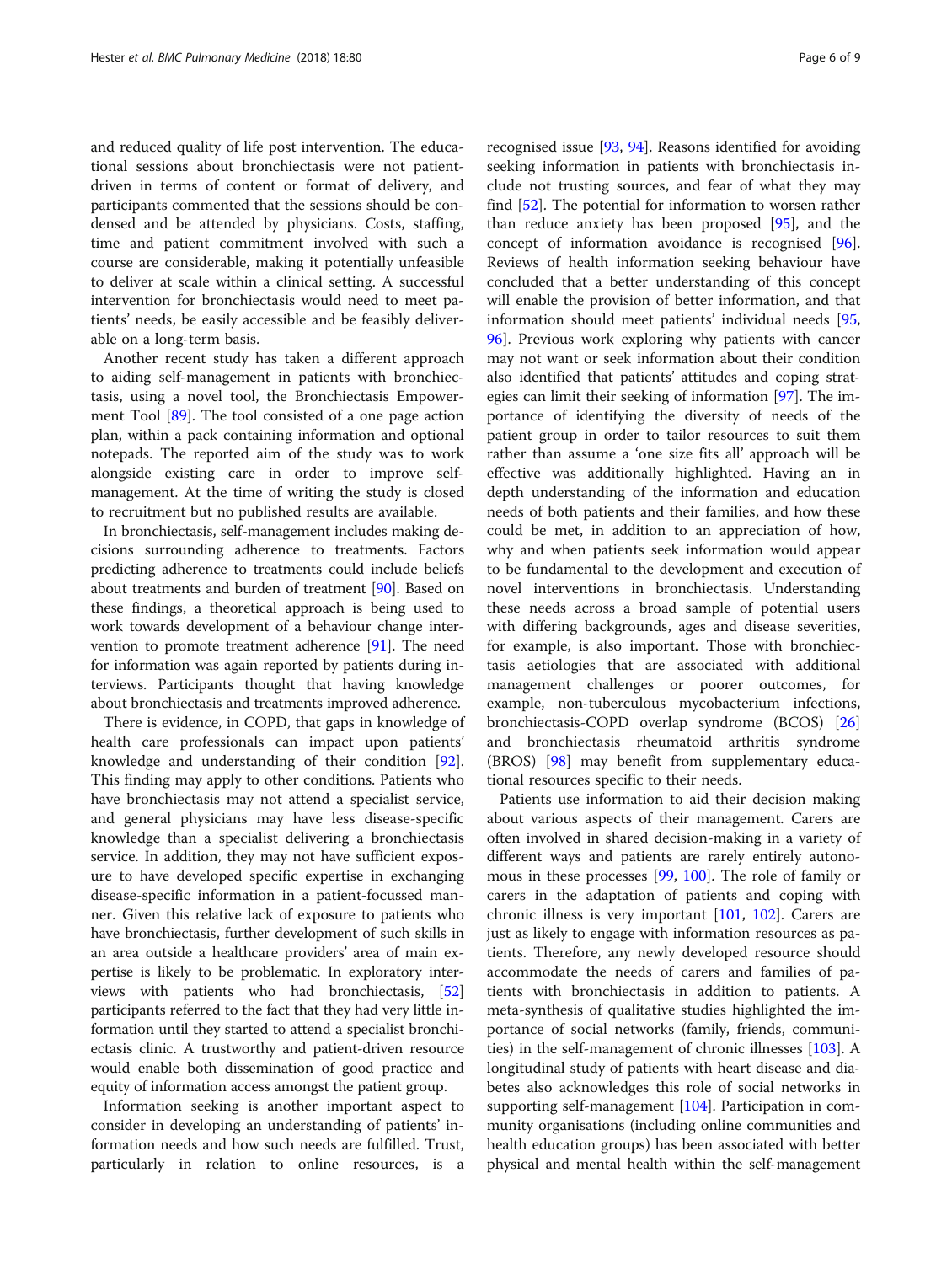<span id="page-6-0"></span>of diabetes [\[105,](#page-8-0) [106\]](#page-8-0). It is apparent that when considering educational and self-management support interventions they need to be tailored to users' approaches.

Work has begun in bronchiectasis, as yet published only in abstract form, to identify the unmet needs of patients and carers living with bronchiectasis, and co-develop a multi-format information resource [\[53,](#page-7-0) [107](#page-8-0)]. A feasibility study carried out using a resource developed with users, based on their needs and experiences, included user evaluations of the resource and web analytics [\[108\]](#page-8-0). A particular feature of this resource is the use of video in information delivery, from professionals, patients and carers. This use of video was based on the findings of prior qualitative interviews and was found to be a particularly engaging aspect of the resource [[69](#page-7-0), [109](#page-8-0)]. The website ([www.bronchiectasis.me\)](http://www.bronchiectasis.me) had over 27,000 worldwide views during the study period of 16 months. By delivering interventions that have been designed in conjunction with patients, to complement their learning approaches, information resources can be tailored to meet needs and optimise uptake.

## Conclusions

Patients and carers living with bronchiectasis have been relatively poorly provided for in terms of health information and self-management guidance, despite clear potential for such interventions to produce tangible benefits for patients and health care service providers. The prevalence of bronchiectasis is rising and makes this issue ever more pressing. This lack of provision should be addressed with a patient-centred approach, incorporating knowledge of information seeking and self-management in both other chronic diseases and bronchiectasis itself. In order to achieve development of patient-driven and user-friendly resources, the underlying needs and issues surrounding information and its uptake for patients with bronchiectasis must first be fully identified. The implementation of systematic annual screening for depression and anxiety could also identify patients with requirements for additional psychological support.

As with information delivered in a clinic setting, patients' needs vary. By ensuring the involvement of diverse groups during co-development processes, this range of views can be captured. By developing resources with clearly labelled and sub-sectioned subject areas, users can interact with the information they need, when they need it, and avoid what they may not need or want to know. Using healthcare experts across the multidisciplinary team, patients and carers to co-produce high quality information and education resources is an important step towards facilitating self-management advancements, improvements in adherence and consequent physical and psychological health improvements in bronchiectasis.

#### Abbreviations

BCOS: Bronchiectasis COPD overlap syndrome; BLF: British Lung Foundation; BROS: Bronchiectasis rheumatoid arthritis syndrome; BSI: Bronchiectasis severity index; BTS: British Thoracic Society; COPD: Chronic obstructive pulmonary disease; EPP: Expert patient programme; HRCT: High resolution computed tomography; NHS: National Health Service; UK: United Kingdom; WHO: World Health Organisation

#### Funding

Katy Hester is funded by a National Institute for Health Research Doctoral Research Fellowship. This article presents independent work funded by the National Institute for Health Research (NIHR). The views expressed are those of the author(s) and not necessarily those of the NHS, the NIHR or the Department of Health.

ADS acknowledges funding to the BronchUK network from the UK Medical Research Council (grant MR/L011263/1) and a prior Higher Education Funding Council (HFCE senior lectureship).

#### Authors' contributions

KH is the main author of this review. TR, JN, ADS were contributors to the manuscript and all authors read and approved the final manuscript.

#### Ethics approval and consent to participate

Not applicable.

#### Competing interests

The authors declare that they have no competing interests.

#### Publisher's Note

Springer Nature remains neutral with regard to jurisdictional claims in published maps and institutional affiliations.

#### Author details

<sup>1</sup>Institute of Cellular Medicine, Newcastle University, Newcastle upon Tyne NE2 4HH, UK. <sup>2</sup> Adult Bronchiectasis Service, Freeman Hospital, Newcastle upon Tyne NE7 7DN, UK. <sup>3</sup>Faculty of Medical Sciences, Newcastle University, Newcastle upon Tyne NE2 4HH, UK. <sup>4</sup> Department of Social Work, Education and Community Wellbeing, Northumbria University, Newcastle upon Tyne NE7 7XA, UK.

#### Received: 13 May 2017 Accepted: 25 April 2018 Published online: 22 May 2018

#### References

- 1. Quint JK, et al. Changes in the incidence, prevalence and mortality of bronchiectasis in the UK from 2004-2013: a population based cohort study. Eur Respir J. 2016;47(1):186–93.
- 2. Ringshausen FC, et al. Bronchiectasis in Germany: a population-based estimation of disease prevalence. Eur Respir J. 2015;46:1805–7.
- 3. Seitz AE, et al. Trends in bronchiectasis among medicare beneficiaries in the United States, 2000 to 2007. Chest. 2012;142:432–9.
- 4. Pasteur MC, Bilton D, Hill AT. British Thoracic Society guideline for non-CF bronchiectasis. Thorax. 2010;65(Suppl 1):i1–58.
- 5. Hester KLM, McDonnell MJ, De Soyza A. Bronchiectasis: what we don't know yet but should. BRN Rev. 2016;2(1):14–26.
- 6. Hester KLM, McAlinden P, De Soyza A. Education and information for patients with bronchiectasis: what do patients want? Eur Respir J. 2011; 38(supplement 35):P3622.
- 7. Bronchiectasis Quality Standards Working Group. Quality Standards for clinically significant bronchiectasis in adults. Br Thorac Soc Rep. 2012;4(1). ISSN 2040-2023.
- 8. Apps LD, et al. The development and pilot testing of the self-management programme of activity, coping and education for chronic obstructive pulmonary disease (SPACE for COPD). Int J ChronObstruct Pulmon Dis. 2013;8:317–27.
- 9. Mitchell KE, et al. A self-management programme for COPD: a randomised controlled trial. Eur Respir J. 2014;44(6):1538–47.
- 10. McGill University Health Centre and Quebec Asthma and COPD Network. Living well with COPD a plan of action for life. 2013 09042013]; Available from: <http://www.livingwellwithcopd.com/>.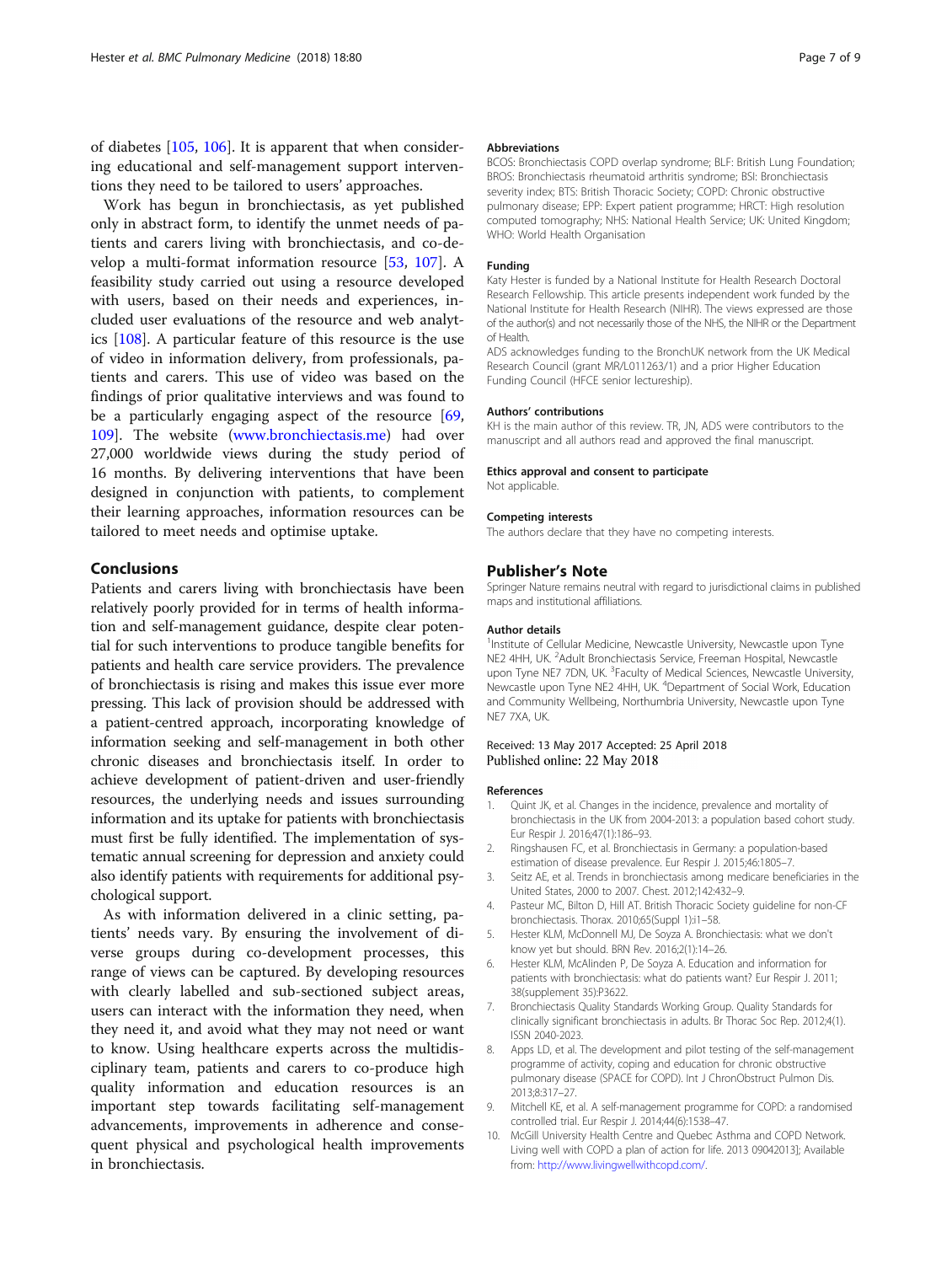- <span id="page-7-0"></span>11. Wang T, et al. Effectiveness of disease-specific self-management education on health outcomes in patients with chronic obstructive pulmonary disease: an updated systematic review and meta-analysis. Patient Educ Couns. 2017.
- 12. Monninkhof EEM, et al. Self-management education for patients with chronic obstructive pulmonary disease: a systematic review. Thorax. 2003;58:394–8.
- 13. O'Leary CJ, et al. Relationship between psychological well-being and lung health status in patients with bronchiectasis. Respir Med. 2002; 96(9):686–92.
- 14. Wilson CB, et al. Validation of the St George's respiratory questionnaire in bronchiectasis. Am J Respir Crit Care Med. 1997;156(2 Pt 1):536–41.
- 15. Hester KLM, et al. Fatigue in bronchiectasis. Q J Med. 2012;105(3):235–40.
- 16. Macfarlane JG, et al. Fatigue in bronchiectasis: its relationship to pseudomonas colonisation, dyspnoea and airflow obstruction. Thorax. 2010;65:A60.
- 17. Ozgun Niksarlioglu EY, et al. Factors related to depression and anxiety in adults with bronchiectasis. Neuropsychiatr Dis Treat. 2016;12:3005–10.
- 18. Boussoffara L, et al. Anxiety-depressive disorders and bronchiectasis. Rev Mal Respir. 2014;31(3):230–6.
- 19. Olveira C, et al. Depression and anxiety symptoms in bronchiectasis: associations with health-related quality of life. Qual Life Res. 2013;22(3):597–605.
- 20. Quittner AL, et al. Prevalence of depression and anxiety in patients with cystic fibrosis and parent caregivers: results of the international depression epidemiological study across nine countries. Thorax. 2014;0:1–8.
- 21. Quittner AL, et al. International committee on mental health in cystic fibrosis: Cystic Fibrosis Foundation and European cystic fibrosis society consensus statements for screening and treating depression and anxiety. Thorax. 2016;71:26–34.
- 22. Navaratman V, et al. Bronchiectasis and the risk of cardiovascular disease: a population-based study. Thorax. 2017;72:161–6.
- 23. McDonnell MJ, et al. Comorbidities and the risk of mortality in patients with bronchiectasis: an international multicentre cohort study. Lancet Respir Med. 2016;4(12):969–79.
- 24. Patel IS, et al. Bronchiectasis, exacerbation indices, and inflammation in chronic obstructive pulmonary disease. Am J Respir Critical Care Medicine. 2004;170(4):400–7.
- 25. O'Brien C, Guest PJ, Hill SL. Physiological and radiological characterisation of patients diagnosed with chronic obstructive pulmonary disease in primary care. Thorax. 2000;55:635–42.
- 26. Hurst JR, Elborn JS, De Soyza A. COPD-bronchiectasis overlap syndrome. Eur Respir J. 2015;45:310–3.
- 27. Shahab L, et al. Prevalence, diagnosis and relation to tobacco dependence of chronic obstructive pulmonary disease in a nationally representative population sample. Thorax. 2006;61(12):1043–7.
- 28. Roberts HJ, Hubbard R. Trends in bronchiectasis mortality in England and Wales. Respir Med. 2010;104(7):981–5.
- 29. Office for National Statistics, Mortality Statistics by cause. Series DH2. 2004, London: The Stationary Office.
- 30. Gatheral T, et al. COPD-related bronchiectasis; independent impact on disease course and outcomes. COPD. 2014;11:605–14.
- 31. Goeminne PC, et al. Mortality in non-cystic fibrosis bronchiectasis: a prospective cohort anlaysis. Respir Med. 2014;108:287–96.
- 32. De Soyza A, et al. Bronchiectasis rheumatoid overlap syndrome (BROS) is an independent risk factor for mortality in patients with bronchiectasis: a multicentre cohort study. Chest. 2017;151(6):1247-54.
- 33. Loebinger MR, et al. Mortality in bronchiectasis: a long-term study assessing the factors influencing survival. Eur Respir J. 2009;34(4):843–9.
- 34. Chalmers JD, et al. The bronchiectasis severity index an international derivation and validation study. Am J Respir Critic Care Med. 2014;189(5):576–85.
- 35. Martinez-Garcia MA, et al. Multidimensional approach to non-cystic fibrosis bronchiectasis: the FACED score. Eur Respir J. 2014;43:1357–67.
- 36. McDonnell MJ, et al. Multidimensional severity assessment in bronchiectasis: an analysis of seven European cohorts. Thorax. 2016;71:1110–8.
- 37. Ellis HC, et al. Predicting mortality in bronchiectasis using bronchiectasis severity index and FACED scores: a 19-year cohort study. Eur Respir J. 2016;47:482–9.
- 38. Hill AT, Routh C, Welham S. National BTS bronchiectasis audit 2012: is the quality standard being adhered to in adult secondary care? Thorax. 2013;0:1–3.
- 39. McDonnell MJ, et al. Non cystic fibrosis bronchiectasis: a longitudinal retrospective observational cohort study of Pseudomonas persistence and resistance. Respir Med. 2015;109(6):716–26.
- 40. Seitz AE, et al. Trends and burden of bronchiectasis-associated hospitalizations in the United States, 1993-2006. Chest. 2010;138(4):944–9.
- 41. Kelly MG, Murphy S, Elborn JS. Bronchiectasis in secondary care: a comprehensive profile of a neglected disease. Eur J Intern Med. 2003; 14(8):488–92.
- 42. McCullough AR, et al. Treatment adherence and health outcomes in patients with bronchiectasis. BMC Pulmon Med. 2014;14:107.
- 43. Haworth CS, et al. Inhaled colistin in patients with bronchiectasis and chronic pseudomonas infection. Am J Respir Crit Care Med. 2014;189(8):975–82.
- 44. Newcastle upon Tyne Hospitals NHS Foundation Trust. Bronchiectasis Service. 2015 [cited 2016; Available from: [http://www.newcastle-hospitals.](http://www.newcastle-hospitals.org.uk/services/cardiothoracic_services_bronchiectasis.aspx) [org.uk/services/cardiothoracic\\_services\\_bronchiectasis.aspx.](http://www.newcastle-hospitals.org.uk/services/cardiothoracic_services_bronchiectasis.aspx)
- 45. [Patient.co.uk](http://patient.co.uk). Bronchiectasis. 2016 [cited 2016; Available from: [http://patient.](http://patient.info/health/bronchiectasis-leaflet) [info/health/bronchiectasis-leaflet.](http://patient.info/health/bronchiectasis-leaflet)
- 46. NHS Choices. Bronchiectasis. 2015 [cited 2016; Available from: [http://www.](http://www.nhs.uk/conditions/Bronchiectasis/Pages/Introduction.aspx) [nhs.uk/conditions/Bronchiectasis/Pages/Introduction.aspx](http://www.nhs.uk/conditions/Bronchiectasis/Pages/Introduction.aspx).
- 47. National Heart Lung and Blood Institute. What is bronchiectasis? 2014; Available from: <https://www.nhlbi.nih.gov/health/health-topics/topics/brn>.
- 48. British Lung Foundation. Bronchiectasis. 2015 [cited 2016; Available from: [https://www.blf.org.uk/support-for-you/bronchiectasis.](https://www.blf.org.uk/support-for-you/bronchiectasis)
- 49. Angel. Bronchiectasis R Us. 2015 [cited 2015; Available from: [http://www.](http://www.bronchiectasis.info) [bronchiectasis.info](http://www.bronchiectasis.info)/.
- 50. Hunter, R. Bronchiectasis Help 2015 cited 2015; Available from: [http://www.](http://www.bronchiectasishelp.org.uk/) [bronchiectasishelp.org.uk/.](http://www.bronchiectasishelp.org.uk/)
- 51. Mitchell-Wagg K, et al. A self-management program of activity coping and exercise (SPACE) for COPD: results from a randomised controlled trial. Thorax. 2012;67 supplement II:A25.
- 52. Hester KLM, De Soyza A, Rapley T. Information and education needs of patients with bronchiectasis: a qualitative investigation. Thorax. 2012; 67(supplement 2):A141.
- 53. Hester KLM, et al. Living your life with bronchiectasis: an exploration of patients and carers information needs informing development of a novel information resource. Thorax. 2015;70(Supplement 3):P201.
- 54. Bunker TD. An information leaflet for surgical patients. Ann R Coll Surg Engl. 1983;65(4):242–3.
- 55. George CF, Waters WE, Nicholas JA. Prescription information leaflets: a pilot study in general practice. Br Med J (Clin Res Ed). 1983;287(6400):1193–6.
- 56. Audit Commission, What seems to be the matter: communication between hospitals and patients. HMSO. 1993. ISBN 011886100X.
- 57. Panagioti M, et al. Self-management support interventions to reduce health care utilisation without compromising outcomes: a systematic review and meta-analysis. BMC Health Serv Res. 2014;14:356.
- 58. Epping-Jordan JE, et al. Improving the qaulity of health care for chronic conditions. Qual Saf Health Care. 2004;13:299–305.
- Department of Health, Our health, our care, our say: a new direction for community services. 2006.
- 60. Wanless, D., Securing good health for the whole population, D.o. health, Editor. 2004, HMSO.
- 61. Becker MH. In: Shumaker SA, editor. Theoretical models of adherence and strategies for improving adherence, in the handbook of health behaviour change. New York: Springer Publishing Company; 1990. p. 5–43.
- 62. Partridge MR, Hill SR. Enhancing care for people with asthma: the role of communication, education, training and self-management. Eur Respir J. 2000;16(2):333–48.
- 63. Takakura S, Hasegawa T, Ishihara K. Assessment of patients' understanding of their asthmatic condition established in an outpatient clinic. Eur Respir J. 1998;12(supplement 29):24S.
- 64. Abraham C, Michie S. A taxonomy of behaviour change techniques used in interventions. Health Psychol. 2008;27(3):379–87.
- 65. Michie S, et al. Making psychological theory useful for implementing evidence based practice: a consensus approach on behalf on the "psychological theory" group. Qual Saf Health Care. 2005;14:26–33.
- Bandura A. Self-efficacy: toward a unifying theory of behavioural change. Psychol Rev. 1977;84(2):191–215.
- 67. Fisher JD, Fisher WA. Changing AIDS risk behavior. Psychol Bull. 1992;111: 455–74.
- 68. Patient Information Forum, Making the case for information. 2013.
- 69. Hester KLM, Newton J, Rapley T, et al. Information and education provision in bronchiectasis: co-development and evaluation of a novel patient-driven resource in a digital era. Eur Respir J. 2018;51:1702402. [https://doi.org/10.](https://doi.org/10.1183/13993003.02402-2017) [1183/13993003.02402-2017](https://doi.org/10.1183/13993003.02402-2017).
- 70. Bodenheimer T, et al. Patient self-management of disease in primary care. JAMA. 2002;288(19):2469–75.